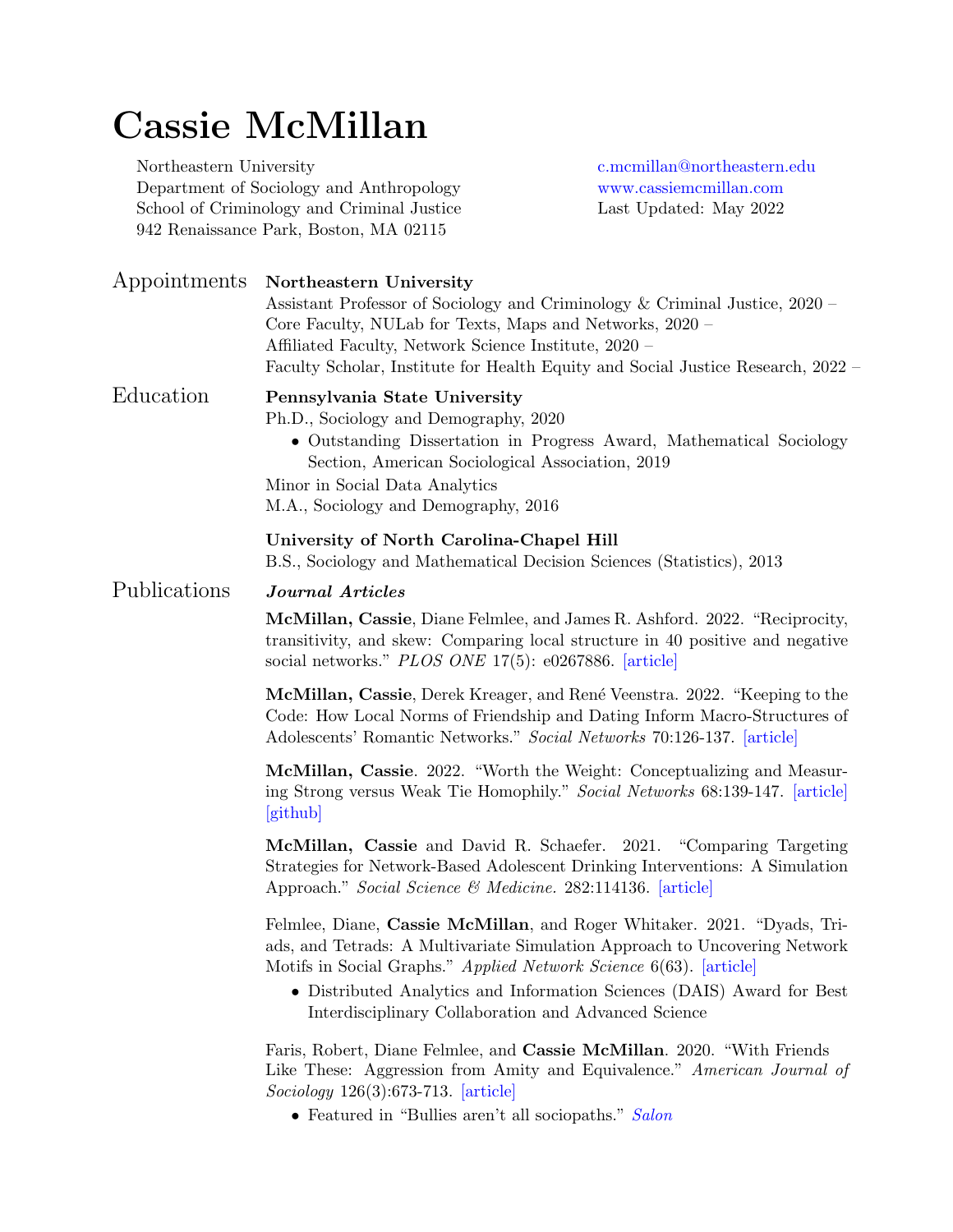McMillan, Cassie and Diane Felmlee. 2020. "Beyond Dyads and Triads: A Comparison of Tetrad Motifs in 20 Social Networks." Social Psychology Quarterly 83(4):383-404. [\[article\]](https://journals.sagepub.com/doi/abs/10.1177/0190272520944151)

McMillan, Cassie, Diane Felmlee, and Dave Braines. 2020. "Dynamic Patterns of Terrorist Networks: Security versus Efficiency in the Evolution of Eleven Islamic Extremist Attack Networks." Journal of Quantitative Criminology 36:559-581. [\[article\]](https://link.springer.com/article/10.1007/s10940-019-09426-9)

McMillan, Cassie. 2019. "Tied Together: Adolescent Friendship Networks, Immigrant Status, and Health Outcomes." Demography 56(3):1075-1103. [\[arti](https://link.springer.com/article/10.1007/s13524-019-00770-w)[cle\]](https://link.springer.com/article/10.1007/s13524-019-00770-w)

• Graduate Student Paper Award, Honorable Mention, Inequality, Poverty, and Mobility Section, American Sociological Association, 2019

McMillan, Cassie, Diane Felmlee, and D. Wayne Osgood. 2018. "Peer Influence, Friend Selection, and Gender: How Network Processes Shape Adolescent Smoking, Drinking, and Delinquency."Social Networks 55:86-96. [\[article\]](https://www.sciencedirect.com/science/article/pii/S037887331730494X)

Felmlee, Diane, Cassie McMillan, Paulina Inara Rodis, and D. Wayne Osgood. 2018. "Falling Behind: Lingering Costs of the High School Transition for Youth Friendships and Grades." Sociology of Education 91(2):159-182. [\[article\]](https://journals.sagepub.com/doi/abs/10.1177/0038040718762136)

#### Conference Proceedings

Felmlee, Diane, Dave Braines, Roger Whitaker Cassie McMillan, Chris Julien, and Cheryl Giammanco. 2021. "From Social Networks to Negative Ties: Refining Analysis for Conflict and Adversarial Interaction." In SPIE De $fense + Commercial Sensing, 2021$ . [\[link\]](https://www.spiedigitallibrary.org/conference-proceedings-of-spie/11746/117461Y/From-social-networks-to-negative-ties--refining-analysis-for/10.1117/12.2587501.full?SSO=1)

Felmlee, Diane, Emil C. Lupu, Cassie McMillan, Erisa Karafili, and Elisa Bertino. 2017. "Decision-Making in Policy Governed Human-Autonomous System Teams." In IEEE Smart World Congress 2017. [\[link\]](https://ieeexplore.ieee.org/abstract/document/8397419)

#### Book Chapters

Sun, Xiaoran, and Cassie McMillan\*. 2018. "Interplay between Families and Technology: Future Investigations." Pp. 177-187 in Families and Technology, edited by J. Van Hook, S. McHale, and V. King. Cham, Switzerland: Springer. \*Authors contributed equally. [\[link\]](https://link.springer.com/chapter/10.1007/978-3-319-95540-7_10)

Felmlee, Diane, Cassie McMillan, Paulina Inara Rodis, and D. Wayne Osgood. 2018. "The Evolution of Youth Friendships from 6th through 12th Grade: School Transitions, Popularity, and Centrality." Pp. 161-84 in The Life Course and Social Networks, edited by D. F. Alwin, D. H. Felmlee, and D. A. Kreager. Cham, Switzerland: Springer. [\[link\]](https://link.springer.com/chapter/10.1007/978-3-319-71544-5_8)

#### Manuscripts Under Review

McMillan, Cassie. "Strong and Weak Tie Homophily in Adolescent Friendship: An Analysis of Same-Race and Same-Gender Ties." Revise  $\mathcal{C}$  Resubmit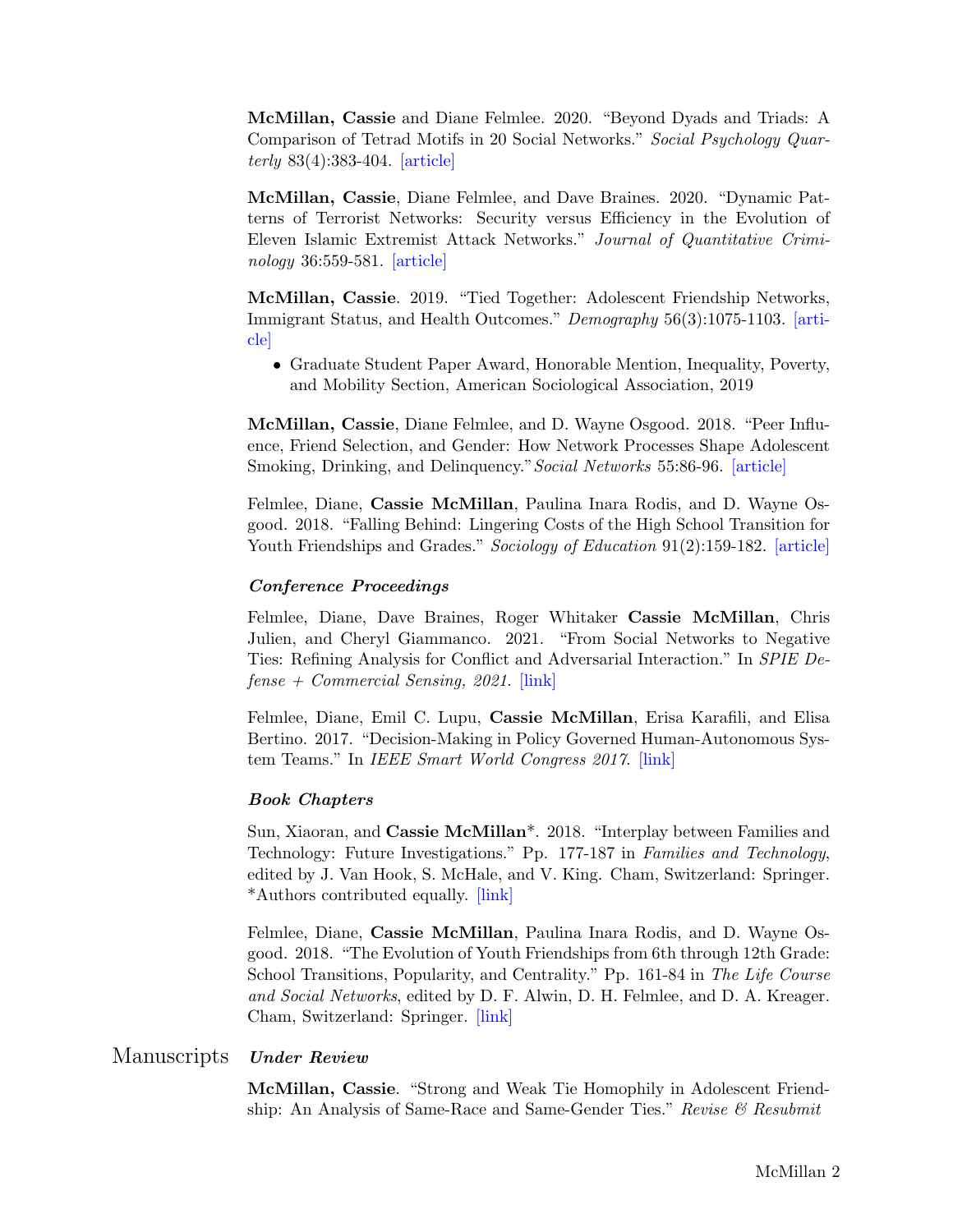McMillan, Cassie. "Who Run the World? How Gender Shapes R&B/Hip-Hop Collaboration Networks." Revise & Resubmit

Freelin, Brittany N., Cassie McMillan, Diane Felmlee, and D. Wayne Osgood. "Changing Contexts: A Quasi-Experiment Examining Adolescent Delinquency and the Transition to High School." Revise  $\mathcal B$  Resubmit

Corradi, Andrea, Cassie McMillan, and Nick Dietrich. "A Hostile Reputation: A Social Network Approach to Interstate Hostility." Revise  $\mathcal B$  Resubmit

#### In Progress

McMillan, Cassie, Brittany Freelin, and Mark Feinberg. "Moving on up: How social networks and school transitions shape adolescent delinquency."

McMillan, Cassie, Brandon Craig, Chaïm La Roi, and René Veenstra. "Towards a networked contact theory: Adolescent friendship, intergroup contact, and attitudes towards sexual minorities."

McMillan, Cassie. "Connecting the Dots: Using Social Network Analysis to Untangle the Factors Driving International Migration."

Osgood, D. Wayne and Cassie McMillan. "Influenced by How Many Friends? A Pervasive Methodological Artifact and How to Solve It."

Awards and Fellowships NULab Seed Grant Recipient, NULab for Texts, Maps and Networks, Northeastern University, 2021.

> Award for Best Interdisciplinary Collaboration and Advanced Science, Distributed Analytics and Information Sciences (DAIS), 2021.

> Outstanding Dissertation in Progress Award, Mathematical Sociology Section, American Sociological Association, 2019.

> Outstanding Graduate Student Paper Award, Honorable Mention, Inequality, Poverty, and Mobility Section, American Sociological Association, 2019.

P.E.O. Scholar Award, International Chapter of the P.E.O., 2019-2020.

Alan Booth Graduate Student Award, Pennsylvania State University, 2019.

Sociology Graduate Student Paper Award, Published Paper Category, Pennsylvania State University, 2019.

Sheila Burkett and Douglas T. Noakes Graduate Fellowship, College of Liberal Arts, Pennsylvania State University, 2018-2019.

Alan Booth Graduate Student Award, Honorable Mention, Pennsylvania State University, 2018.

Big Data Social Science IGERT Traineeship, Pennsylvania State University, 2015-2018.

Population Association of America (PAA) Poster Award, Annual Meeting of the PAA, Chicago, IL, 2017.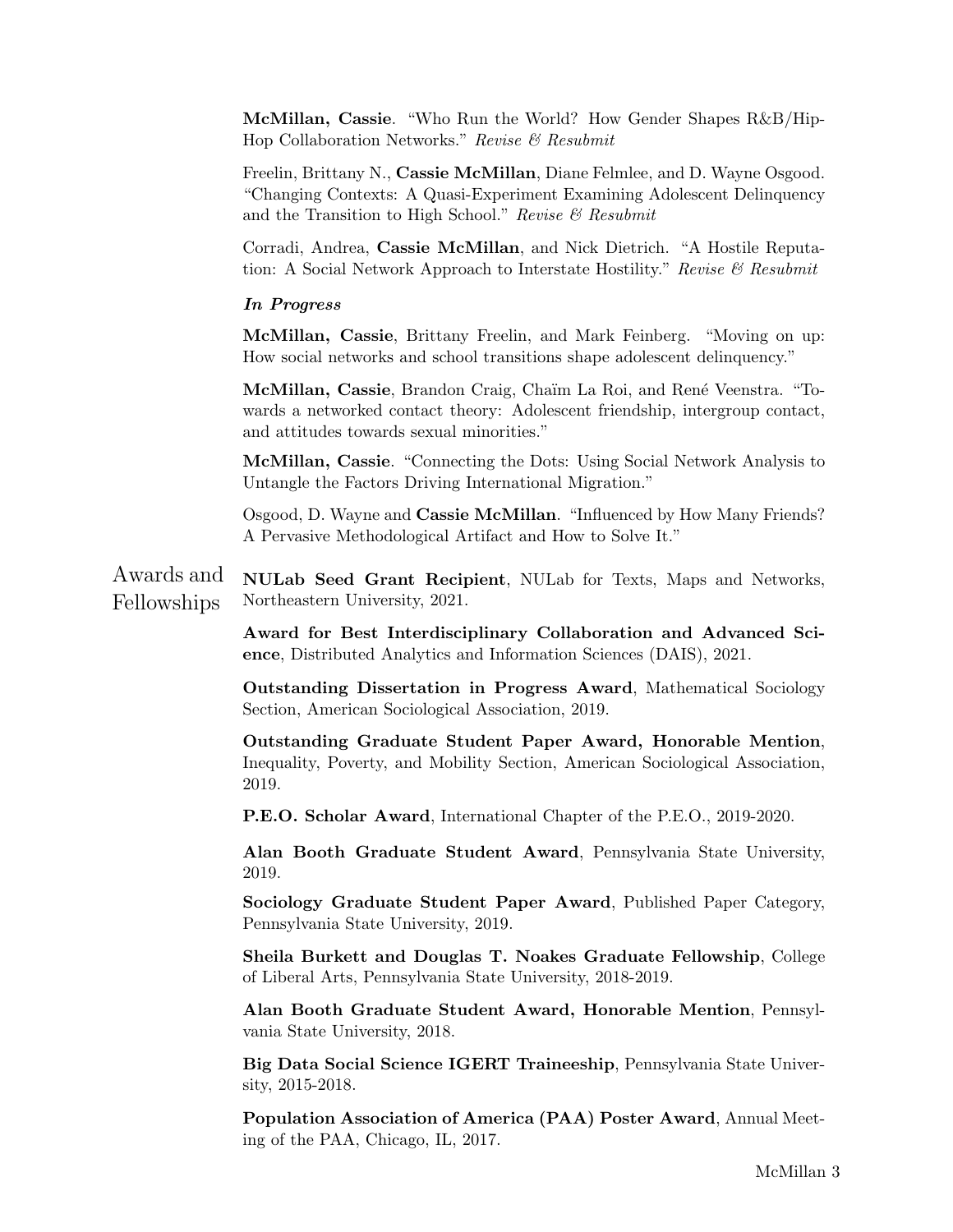Sociology Graduate Student Paper Award, Honorable Mention, Working Paper Category, Pennsylvania State University, 2017.

Herbert J. Bailey Endowed Graduate Fellowship, Pennsylvania State University, 2015-2017.

Huber Form Scholarship, Pennsylvania State University, 2014.

SECU People Helping People Scholarship, State Employees Credit Union, North Carolina, 2009-2013.

## Presentations Invited Talks and Workshops

- 2022 "Time Heterogeneity in Stochastic Actor-Oriented Models." Social Networks & Health Workshop, Duke Network Analysis Center, Duke University.
- 2021 "Stochastic Actor-Oriented Model Advanced Techniques I: Asymmetric Peer Influence and Simulations" (with David Schaefer). Social Networks & Health Workshop, Duke Network Analysis Center, Duke University. [\[link to video\]](https://www.youtube.com/watch?v=zZJrFFFS_HA)
- 2020 "Comparing Targeting Strategies for Network-Based Health Interventions: A Simulation Approach." Department of Sociology, University of South Carolina.
- 2019 "Connecting the Dots: Using Social Network Analysis to Untangle the Factors Driving International Migration." Population Research Institute Brown Bag, Pennsylvania State University.

"Variations in Peer Influence and Friend Selection: Implications for Network-Based Prevention Campaigns." Edna Bennett Pierce Prevention Research Center, Pennsylvania State University.

#### Conference Presentations

2022 McMillan, Cassie, Brittany Freelin, and Mark Feinberg. "School transitions, peer processes, and adolescent delinquency: A social network approach to turning points in adolescence." Accepted for presentation at the annual meeting of the American Sociological Association, Los Angeles, CA.

McMillan, Cassie, Brandon Craig, Chaïm La Roi, and René Veenstra. "Adolescent friendship, cross-sexuality ties, and attitudes toward sexual minorities: A social network perspective of intergroup contact." Accepted for presentation at the annual meeting of the American Sociological Association, Los Angeles, CA.

McMillan, Cassie, Brandon Craig, Chaïm La Roi, and René Veenstra. "Adolescent friendship, cross-sexuality ties, and attitudes toward sexual minorities: A social network perspective of intergroup contact." Accepted for presentation at the INSNA Sunbelt Social Networks Conference, Cairns, Australia.

2021 McMillan, Cassie, Diane Felmlee, and James Ashford. "Local Structures in Positive and Negative Social Networks: A Comparison of 40 Graphs." Paper presented at the annual meeting of the American Sociological Association, Chicago, IL (virtual).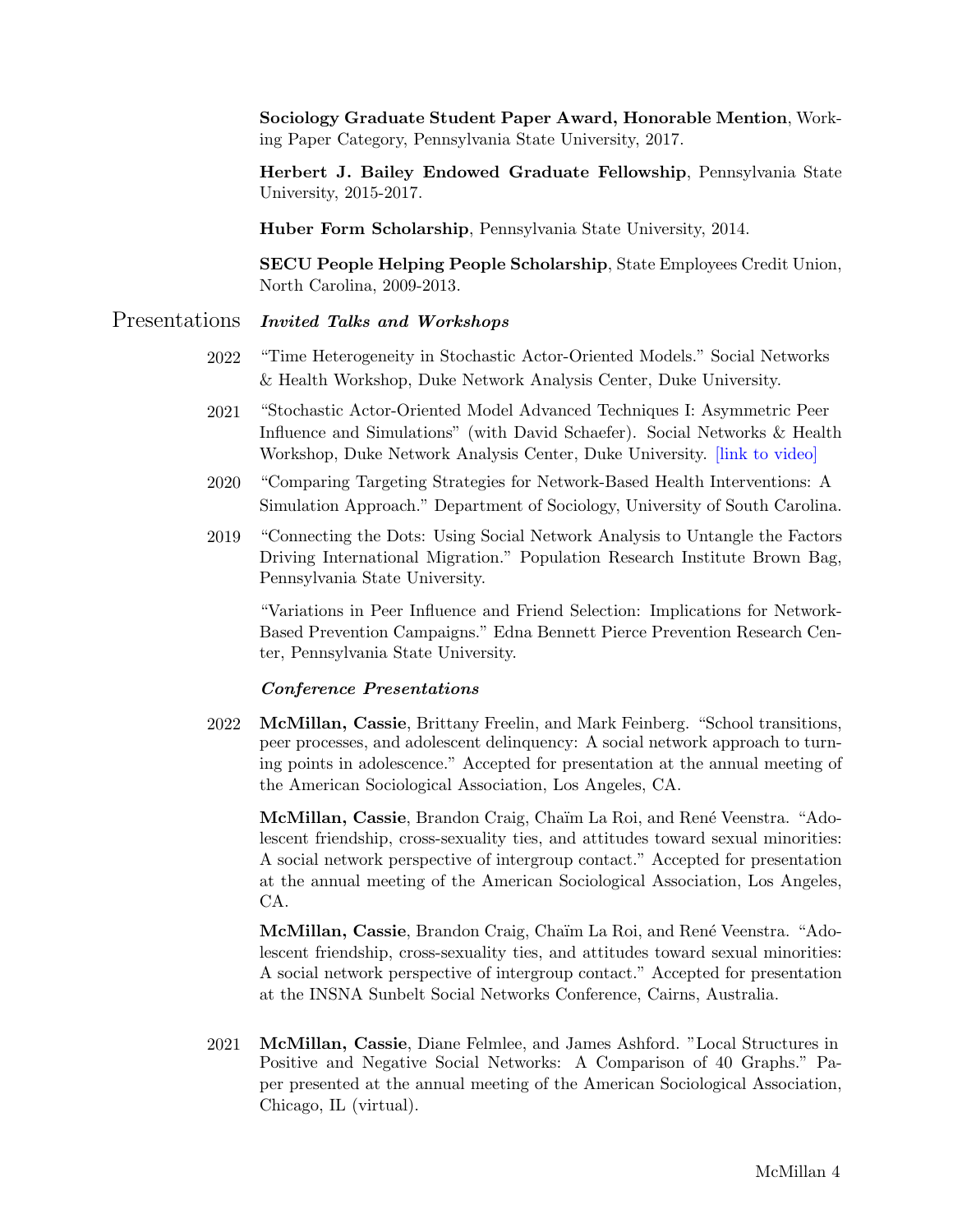McMillan, Cassie. "Strong and Weak Tie Homophily in Adolescent Friendship: An Analysis of Same-Race and Same-Gender Ties." Roundtable session at the annual meeting of the American Sociological Association, Chicago, IL (virtual).

McMillan, Cassie, Brittany Freelin, and Alana Colindres. "Moving on up: How social networks and school transitions shape adolescent delinquency." Paper presented at the annual meeting of the American Society of Criminology, Chicago, IL.

Freelin, Brittany N., Cassie McMillan, Diane Felmlee, and D. Wayne Osgood. "Changing Contexts: A Quasi-Experiment Adolescent Delinquency and the Transition to High School." Paper presented at the annual meeting of the American Society of Criminology, Chicago, IL.

McMillan, Cassie, Diane Felmlee, James Ashford, and Chris Julien. "A Comparison of Local Structure in Positive and Negative Social Networks." Poster presented at the Networks conference Washington, DC (virtual).

2020 Freelin, Brittany N., Cassie McMillan, Diane Felmlee, and D. Wayne Osgood. "Changing Contexts: A Quasi-Experiment Adolescent Delinquency and the Transition to High School." Roundtable session at the annual meeting of the American Sociological Association, San Francisco, CA (virtual).

McMillan, Cassie. "Connecting the Dots: A Social Network Perspective to International Migration." Presented at INSNA Sunbelt Social Networks Conference, Paris, France (virtual).

McMillan, Cassie, Diane Felmlee, and James R. Ashford. "A Comparison of Local Structure in Positive and Negative Social Networks." Accepted for presentation at the annual meeting of the American Society of Criminology (cancelled due to COVID-19).

2019 Osgood, D. Wayne and Cassie McMillan. "Influenced by How Many Friends? A Pervasive Methodological Artifact and How to Solve It." Paper presented at the annual meeting of the American Society of Criminology, San Francisco, CA.

McMillan, Cassie. "Worth the Weight: Conceptualizing and Measuring Homophily in Weighted Social Networks." Paper presented at the annual meeting of the American Sociological Association, New York, NY.

McMillan, Cassie and Sarah Miller. "Connecting the Dots: A Social Network Perspective to International Migration." Roundtable session at the annual meeting of the American Sociological Association, New York, NY.

McMillan, Cassie. "Worth the Weight: Conceptualizing and Measuring Homophily in Weighted Social Networks." Paper presented at the INSNA Sunbelt Social Networks Conference, Montreal, QC.

McMillan, Cassie and Diane Felmlee. "Beyond Dyads and Triads: A Comparison of Tetrad Motifs across 20 Social Networks." Paper presented at the INSNA Sunbelt Social Networks Conference, Montreal, QC.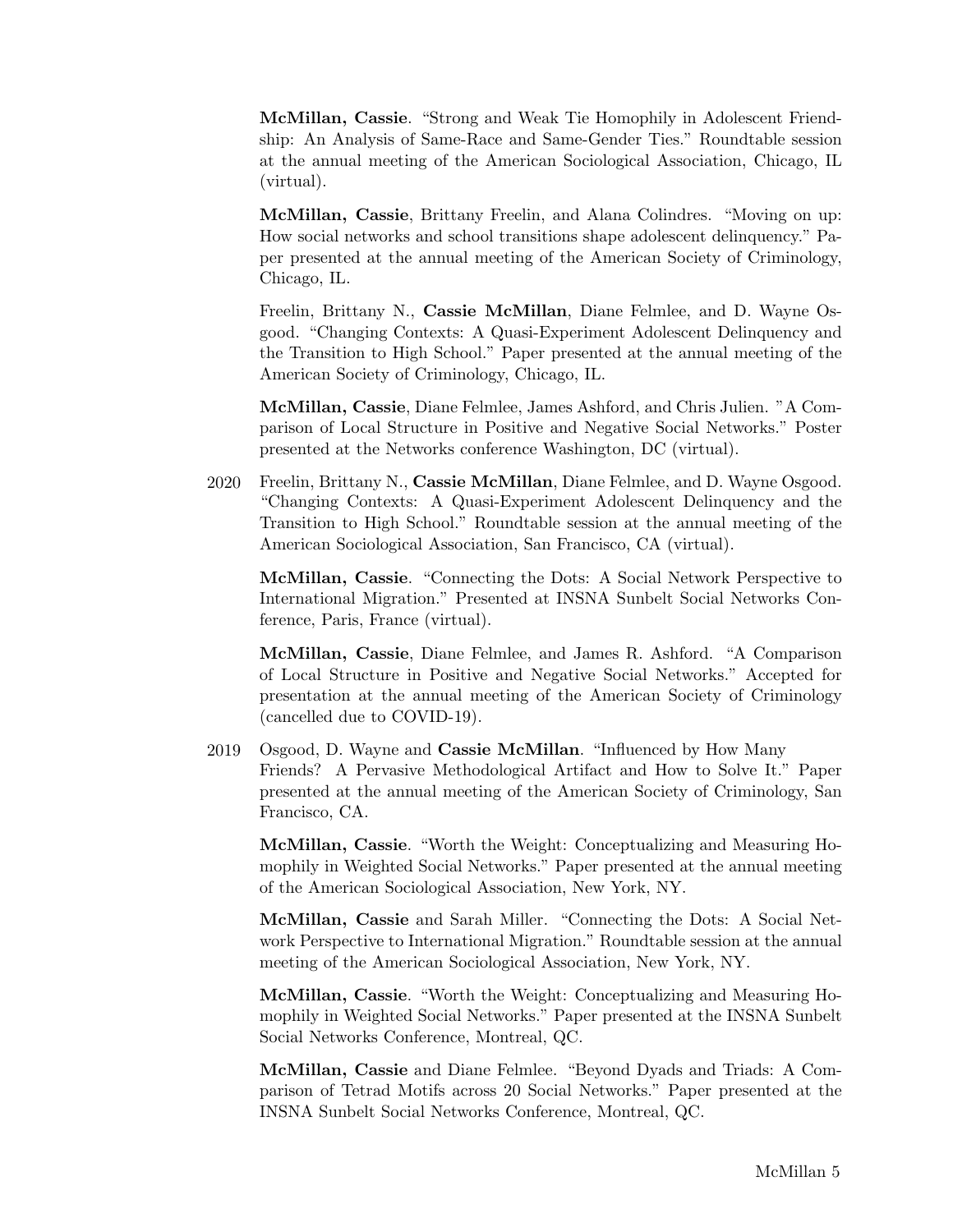McMillan, Cassie. "Connecting the Dots: Using Social Network Analysis to Untangle the Factors Driving International Migration." Paper presented at the annual meeting of the Population Association of America, Austin, TX.

McMillan, Cassie, Diane Felmlee, and Dave Braines. "Tetrad Motifs: A Comparison of Local Structures in 20 Social Networks." Poster presented at the annual meeting of the Population Association of America, Austin, TX.

2018 Felmlee, Diane, Cassie McMillan, Don Towsley, and Roger Whitaker. "Social Network Motifs: A Comparison of Social Groups." Paper presented at the annual meeting of the American Sociological Association, Philadelphia, PA.

McMillan, Cassie and David R. Schaefer. "Network-Based Prevention Campaigns: A Simulation Approach." Paper presented at the INSNA Sunbelt Social Networks Conference, Utrecht, Netherlands.

Felmlee, Diane, Cassie McMillan, Don Towsley, and Roger Whitaker. "Common Subgraphs in Social Networks: A Comparison of Motifs." Paper presented at the INSNA Sunbelt Social Networks Conference, Utrecht, Netherlands.

2017 McMillan, Cassie, Diane Felmlee, Roger Whitaker, and Dinesh Verma "Dynamic Patterns of Terrorist Networks: A Comparison of Common Structures among Terrorist Group Ties." Paper presented at the annual meeting of the American Society of Criminology, Philadelphia, PA.

Faris, Robert, Diane Felmlee, and Cassie McMillan. "With Friends Like These: Aggression, Friendship, and Structural Equivalence." Paper presented at the annual meeting of the American Sociological Association, Montreal, QC.

Felmlee, Diane, Cassie McMillan, Paulina Inara Rodis, and D. Wayne Osgood. "School Transitions: Effects of Youth Friendship Networks and GPA from 6th to 12th Grade." Roundtable session at the annual meeting of the American Sociological Association, Montreal, QC.

Faris, Robert, Diane Felmlee, and Cassie McMillan. "With Friends Like These: Aggression from Equivalence and Amity." Paper presented at the North American Social Networks Conference of the International Network for Social Network Analysis, Washington, DC.

McMillan, Cassie. "Homophily on Immigrant Generation Status: How do Adolescent Friendships Relate to Immigrant Assimilation?" Paper presented at the annual meeting of the Population Association of America, Chicago, IL.

Felmlee, Diane, Cassie McMillan, Paulina Inara Rodis, and D. Wayne Osgood. "Falling off Track: The Negative Impact of School Transitions on Youth Friendship Networks and GPA from Sixth through Twelfth Grade." Poster presented at the annual meeting of the Population Association of America, Chicago, IL.

- Recipient of PAA Poster Award.
- 2016 McMillan, Cassie. "Gender Differences in Peer Influence and Friend Selection for Adolescent Delinquency, Drinking, and Smoking." Roundtable session at the annual meeting of the American Sociological Association, Seattle, WA.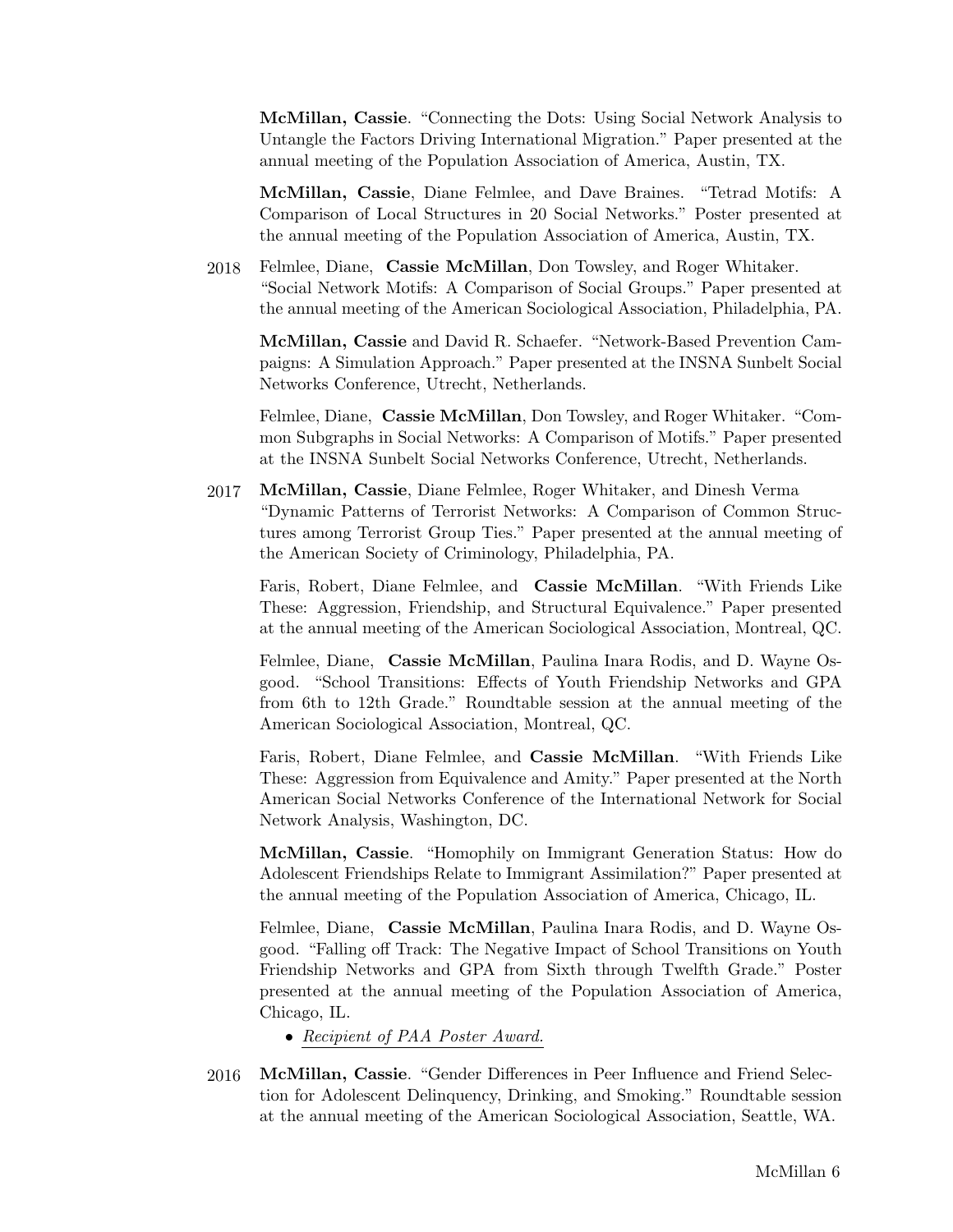McMillan, Cassie."Gender Differences in Friend Selection and Peer Influence: Applying a Dynamic Network Approach to Study Adolescent Problem Behavior." Paper presented at the INSNA Sunbelt Social Networks Conference, Newport Beach, CA.

McMillan, Cassie, Clio Andris, James O'Dwyer, and Jeremy Van Cleve. "Geocomputational Methods for Modeling Dyadic Relationships in an Urban Context." Paper presented at annual meeting of the American Association of Geographers, San Francisco, CA.

## Teaching Northeastern University

CRIM 5900: Youth Crime, Gangs, and Networks (Fall 2022, Fall 2021) INSH 1500: Digital Methods for Social Sciences and Humanities (Fall 2020) INSH 5304: Social Network Analysis (Spring 2022, Spring 2021) SOCL 1101: Introduction to Sociology (Fall 2022, Fall 2021, Spring 2021, Fall 2020)

### Pennsylvania State University

SOC 580: Social Network Analysis, Lab Instructor (Fall 2019) SOC 207: Research Methods in Sociology (Summer 2019) SOC 001: Introduction to Sociology (Summer 2018)

# Online Class Reviewer, Penn State World Campus

APDEM 806: Applied Demography and Health (2017)

## Advising PhD Advises

Brandon Craig, SCCJ (In Progress - Dissertation Committee Member) Callie Hanson, SCCJ (In Progress - Qualifying Exam Committee Member) Kevin Ha, Sociology (2022 - Field Statement Committee Member) Matthew Simonson, Network Science (2021 - Dissertation Committee Member)

## Undergraduate Advises

Jenn Hong, Sociology (2022 - Honors Thesis Adviser)

## Service Departmental Service

Merit Review Committee, Sociology and Anthropology Department, Northeastern University, 2022.

Undergraduate Committee, Sociology and Anthropology Department, Northeastern University, 2020-present.

Graduate Committee, School of Criminology and Criminal Justice, Northeastern University, 2020-present.

Faculty Search Committee, Student Representative, Department of Sociology and Criminology, Pennsylvania State University, 2018-2019.

Peer Mentor, Demography Graduate Program, Pennsylvania State University, 2018-2019.

Graduate Recruitment Committee, Department of Sociology and Criminology, Pennsylvania State University, 2014-2019. Committee Chair 2017-2018.

Graduate Student Concerns Committee, Department of Sociology and Criminology, Pennsylvania State University, 2015-2020.